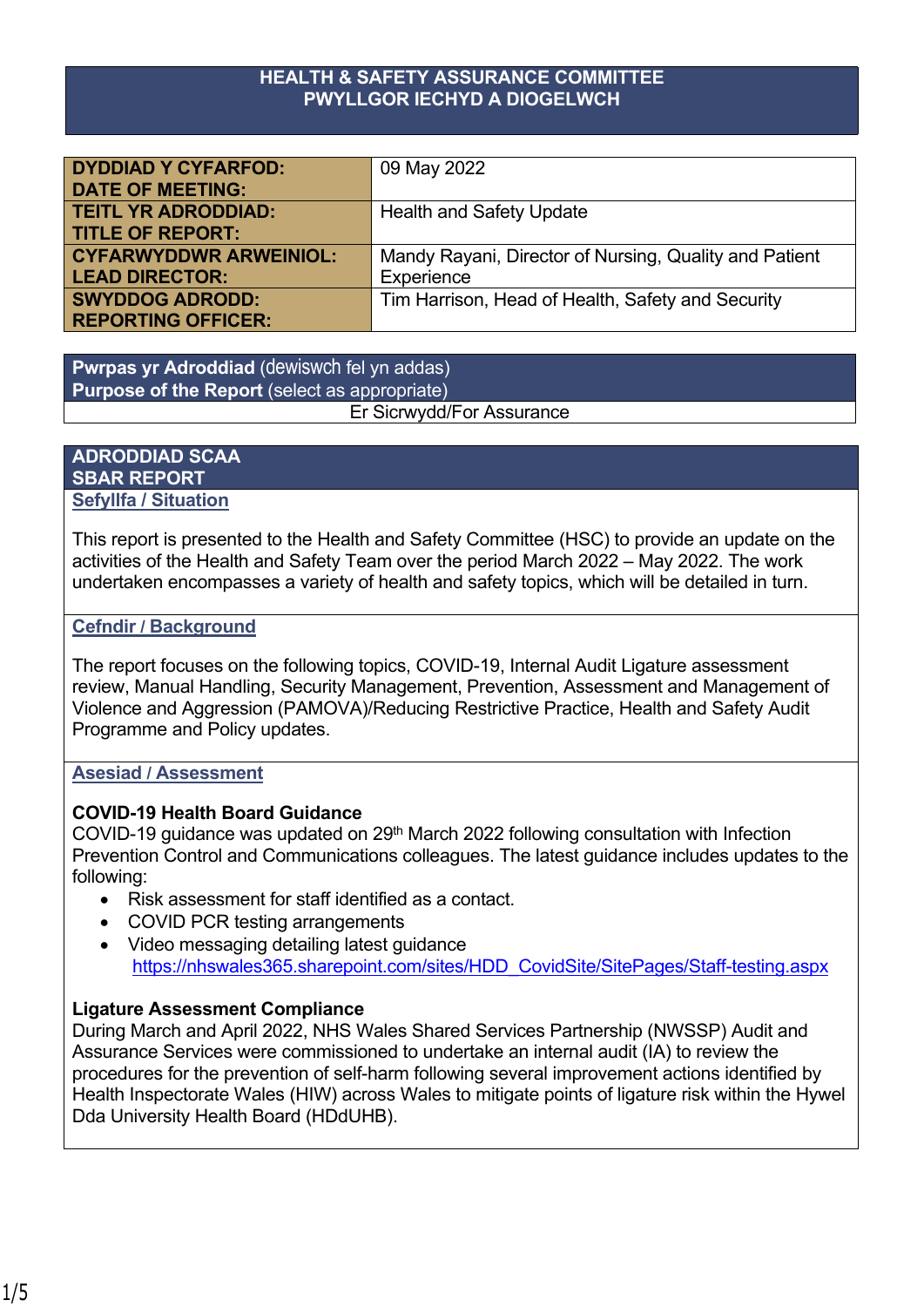The procedures for recording and monitoring HIW actions through to implementation were satisfactory, and no issues were identified with the arrangements for incident monitoring. However, three areas for improvement have been identified:

- 1. Arrangements for ligature audits, specifically the absence of sufficient, consistent processes in place for the completion of ligature audits.
- 2. Whilst audits had been completed for most mental health inpatient sites during 2021, some had not been completed annually.
- 3. Failure to clearly identify, monitor and implement improvement actions to address issues arising in the ligature audits.

A draft Assessment and Management of Environmental Ligature Risks within the Mental Health and Learning Disabilities (MHLD) Procedure has been written and is currently being reviewed by MHLD colleagues.

The management response to the findings was included as part of the IA report presented to the Audit and Risk Assurance Committee in April 2022.

# **Manual Handling Update**

The Manual Handling Team continue to offer a referral service and visit patients at home as well as inpatients and staff groups across all Health Board sites to provide advice. Workplace assessments in response to need and structured formal training delivery at three main locations is provided.

**Training** – new starters are prioritised to get staff into work as soon as possible. Upcoming training considerations include accommodating overseas nursing cohorts and 80 new bank Health Care Support Workers (HCSW). Staff who have existing or previous NHS work experience may not require training.

Development of the 4 tier training system as detailed in the Health and Safety Committee meeting in March is progressing and a one day minimal and emergency handlers course has already been adapted, enabling staff requiring the full two days course to be prioritised.

The Carmarthen team are relocating to Glien House, Carmarthen alongside Workforce and Organisation Development.

The team have recently undergone their recertification as trainers and are using this opportunity to reflect on and revise the presentations and lesson plans. Some improvements include integrating more detail on bariatric patients and fire evacuation handling options. An annual peer review approach to continue to evolve and improve core training is also being implemented.

# **Fire Evacuation**

The Manual Handling Team are working in partnership with fire officers to support them in educating staff in the use of ski sleds, commonly available on all sites.

On site developments currently supported by the team:

- New tracking hoist development in the maternity birthing pool at Glangwili General Hospital (GGH).
- New Day Surgery Unit at Prince Philip Hospital (PPH), requiring an update for whole team.
- Fire decant ward plans for Withybush General Hospital (WGH) involved in planning layout design and equipment provision.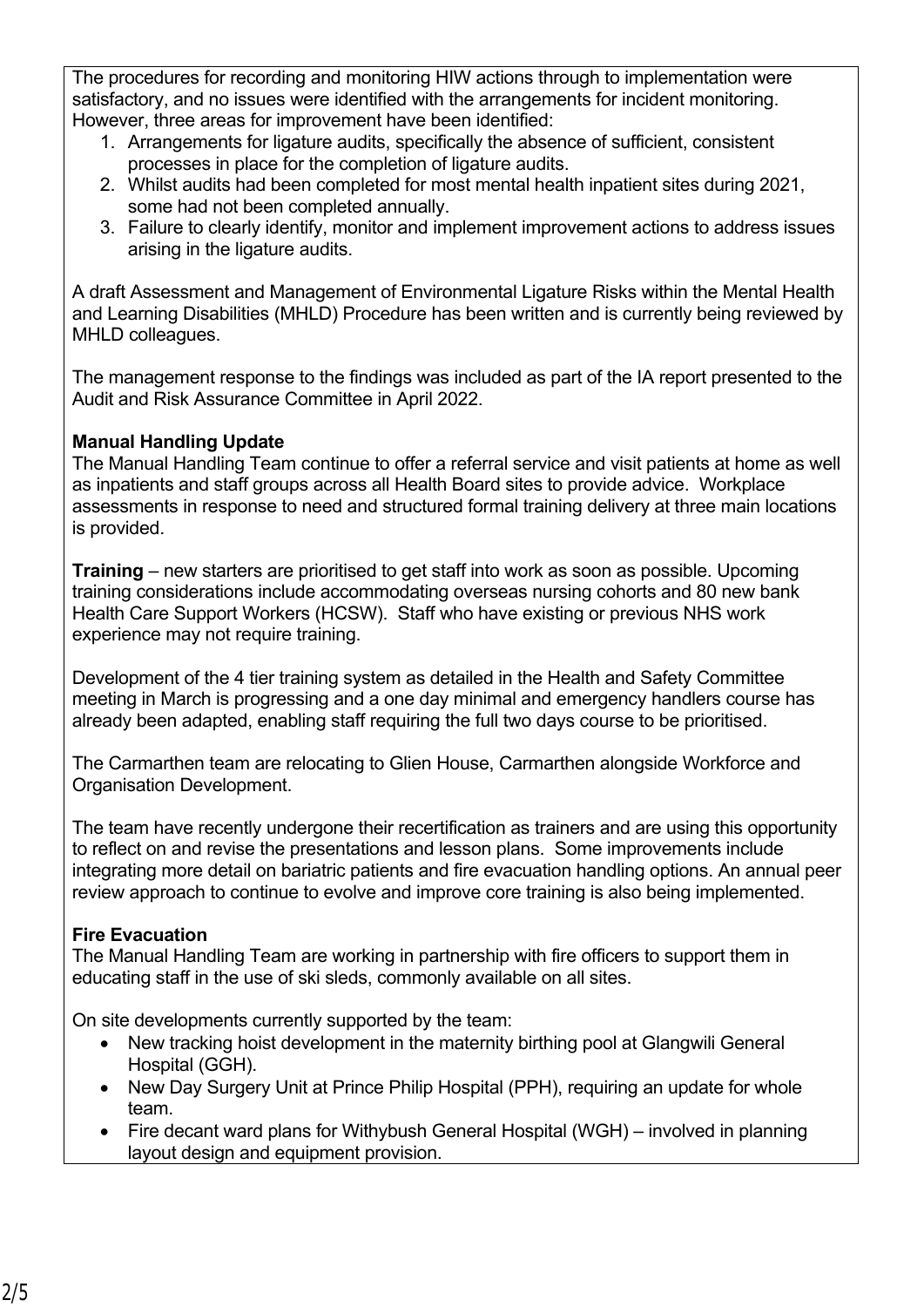• Single handed care – ongoing work to look at single care options supporting safe discharge. This is discussed as part of our training content review.

## **Security Management**

A Security Management Group (SMG) has been established with the first meeting taking place in May 2022. The SMG will lead on the development of security management improvements identified within the Health Board's Planning Objective and in line with NHS Wales Security Management Framework.

The group will establish systems to deter, detect, prevent and investigate security incidents in line with national requirements and implement local solutions in relation to security management.

The group will initially agree improvements to the following work areas:

- Standard operating arrangements for access control systems.
- Upgrading and delivery of standard operating procedures for CCTV systems.
- Standard operating procedures for ID badge issue that link to access control.
- Agree the external security guard force provision and oversee any related contract.
- Review current security response arrangements and determine their adequacy.

#### **PAMOVA/Reducing Restrictive Practice**

In addition to delivering training, the PAMOVA team provide expert advice regarding safe clinical care to staff who are treating and caring for extremely vulnerable patients to clinicians on a frequent basis. One such case related to advice and support provided to staff caring for a young patient who was at risk of self-harm. This patient was recovering from significant leg and spinal injuries following such an incident.

The team developed bespoke physical restraint techniques that were to be used, if appropriate, in order to safely hold the patient whilst mitigating the risk of spinal cord injury if the spine were to be flexed. The level of risk of each intervention was dependent on the level of resistance by the patient so the techniques provided needed to be dynamic in nature. The advice included specific scenarios such as standing, seated, prone, supine restraint.

In relation to the delivery of PAMOVA training:

- 139 staff have been trained during January April 2022 (approximately 60 staff were unable to attend training due to COVID-19/staffing issues).
- Training continues to be face-to-face and has returned to mixed groups which ensures more participants can attend, with infection control measures still in place.
- Reducing Restrictive Practice training has recently been introduced using the Microsoft Teams platform with 30 staff in attendance to date. This training is offered Health Board wide and is available via the learning and development training prospectus.

## **Health and Safety Audit Programme**

The Health and Safety Team have developed projected audit plan up until March 2025. The plan is subject to final sign off and regular updates will be provided. The plan details the departments to be visited with an average eight areas visited each month as well as scheduled follow up visits.

## **Health and Safety Themed Risk Register Review**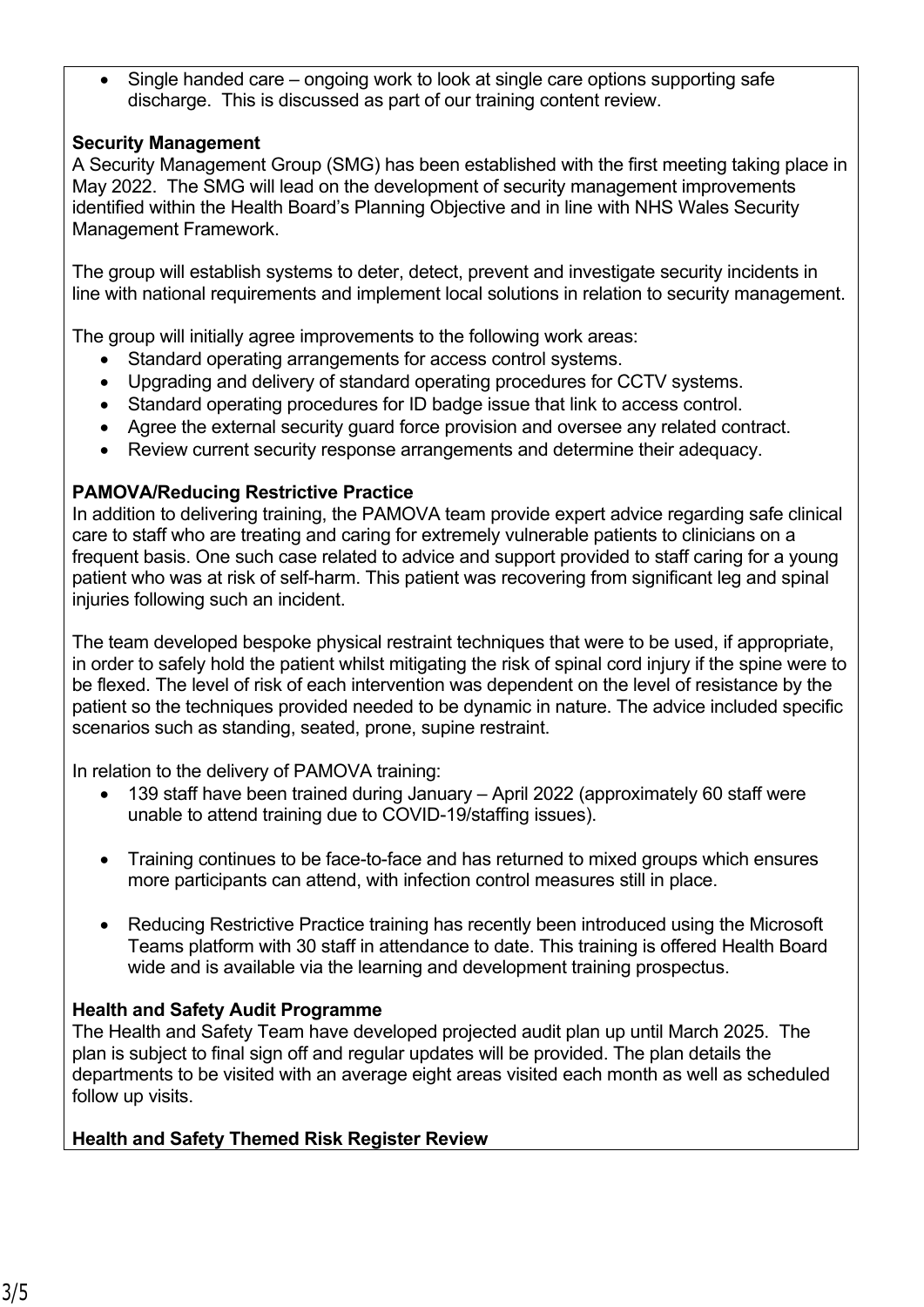As of 4<sup>th</sup> April 2022 there were 58 open risks, 26 had sufficient information to provide adequate assurance, 27 had insufficient information to provide assurance and 1 had no information to provide assurance. Four had actions that were due for completion by 31 Mar 2022.

Those with adequate assurance have not been inspected by the Health and Safety team. Therefore, assurance is assumed based on the controls identified and actions closed on the risk register.

Contact has been made with those that do not have assurance. A majority of these are awaiting funding through business cases, some with repeated cases for the last 5 years with little or no information on the actions taken to mitigate the risks.

# **Reporting of Injuries Diseases, Dangerous Occurrences (RIDDOR)**

An end-of-year report on all 2021/22 RIDDOR incidents is included under agenda item 2.2.

# **Policy Update**

The Fit-Testing for Respiratory Protective Equipment (RPE) Procedure (Procedure 814) has been revised and updated and is presented to the HSC for approval under agenda item 5.

In March 2022, the HSC were informed that the First Aid at Work Procedure (Procedure 696) was under review following the proposed introduction of internal first aid at work training instead of using external providers. Unfortunately, this proposal has been postponed due to staffing issues within the Resuscitation Team who were going to be delivering the training. However, the process for managers to identify their first aid needs, which was being reviewed and improved to coincide with the introduction of the training, will still be progressed without the internal training option. It is anticipated that HSC approval for the Procedure will be sought in July 2022.

#### **Argymhelliad / Recommendation**

For the Health & Safety Committee to gain assurance that work has progressed, and improvements have been made in relation to the health and safety themes as detailed within the report.

| Amcanion: (rhaid cwblhau)<br><b>Objectives: (must be completed)</b>                              |                                                                                                                                                                                                                                                                         |
|--------------------------------------------------------------------------------------------------|-------------------------------------------------------------------------------------------------------------------------------------------------------------------------------------------------------------------------------------------------------------------------|
| <b>Committee ToR Reference:</b><br>Cyfeirnod Cylch Gorchwyl y<br>Pwyllgor:                       | 2.1 Provide assurance around the UHB arrangements for<br>ensuring the health, safety, welfare and security of all<br>employees and of those who may be affected by work-<br>related activities, such as patients, members of the public,<br>volunteers contractors etc. |
| Cyfeirnod Cofrestr Risg Datix a<br>Sgôr Cyfredol:<br>Datix Risk Register Reference and<br>Score: | 718 Health and Safety Management                                                                                                                                                                                                                                        |
| Safon(au) Gofal ac lechyd:<br>Health and Care Standard(s):                                       | 1. Staying Healthy<br>2. Safe Care<br>2.1 Managing Risk and Promoting Health and Safety                                                                                                                                                                                 |